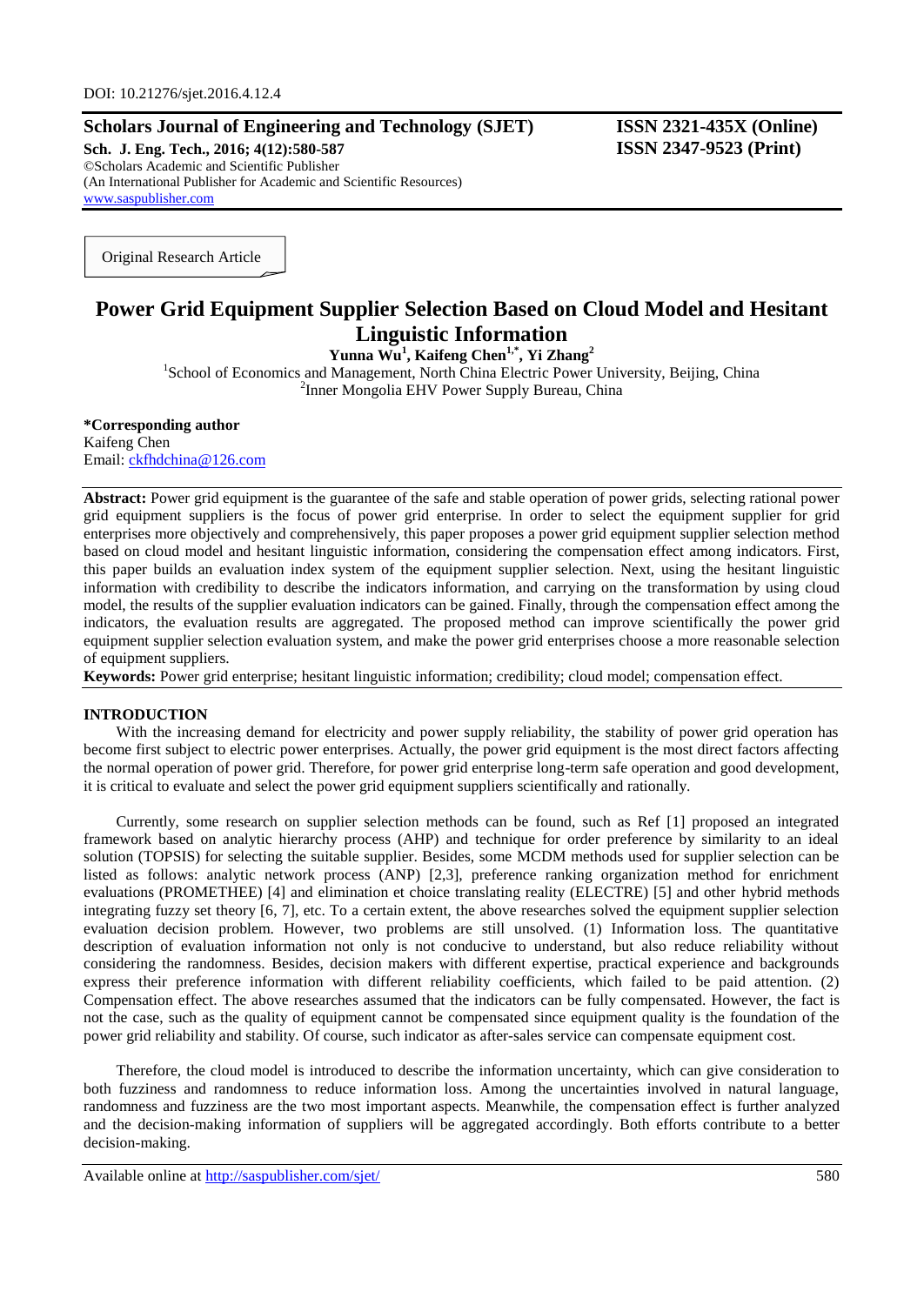The remainder of the paper is structured as follows. Section 2 proposed a supplier selection methods based on cloud model and hesitant linguistic information. Section 3 analyzes the detailed sub-criteria of criteria considered for supplier selection. In Section 4, a case study from China is evaluated. Subsequently, final conclusion is provided in Section 5.

# **POWER GRID EQUIPMENT SUPPLIER SELECTION MODEL**

**Cloud model and hesitant fuzzy linguistic information with credibility Definition 1** [8]. Suppose U is a quantitative domain expressed by precise values, and C is a qualitative concept on

the domain. If the quantitative value is a random instantiation to C, whose membership for C is a random number with stable tendency.

**Definition 2** [8]. Let U be the universe of discourse and T a qualitative concept in U. If  $x(x \in U)$  is a random instantiation of concept T, which satisfies  $En' \Box N(En, He^2), x \Box N(Ex, En'^2)$  and the certainty degree of x belonging to concept T satisfies

$$
\mu = e^{-\frac{(x - Ex)^2}{2(En')^2}}
$$

Then the distribution of x in the universe U is called a normal cloud. The cloud model can effectively integrate the randomness and fuzziness of concepts and describe the overall quantitative property of a concept by three numerical characteristics, namely, Expectation  $(EX)$ , Entropy  $(En)$ , and Hyper entropy  $(He)$ . Here, Ex is the mathematical expectation of the cloud drops belonging to a concept in the universe and is the most representative and typical sample of the qualitative concept; En represents the fuzziness measurement of a qualitative concept, which is determined by both the randomness and the fuzziness of the concept; *He* is the uncertain degree of entropy *En* , which reflects the dispersion of the cloud drops.

**Definition 3** [9]. Let X be a reference set and  $S = \{s_\alpha | s_0 \leq s_\alpha \leq s_\alpha, \alpha \in [0, g]\}$  be a linguistic term set. A HFLS on X is in terms of a function E that when applied to X returns a subset of S. And the HFLS can be represented as the following mathematical symbol:<br> $E = \{ \langle x, h_E(x) \rangle | x \in X \}$ 

$$
E = \left\{ \langle x, h_E(x) \rangle \, | x \in X \right\}
$$

**Definition 4** [9]. Orderly linguistic scale  $S = \{s_1, s_2, \dots, s_g\}$  is the set of g orderly linguistic items, iff  $a < b$ ,  $s_a < s_b$ ,  $a, b \in \{1, 2, \dots, g\}.$ 

In this paper, a 5-scale linguistic term is used, namely In this paper, a 5-scale linguistic  $S = \{s_{-1} : \text{very poor}, s_{-2} : \text{poor}, s_0 : \text{medium}, s_1 : \text{good}, s_2 : \text{very good}\}\$ 

**Definition 5**. Hesitant fuzzy linguistic information with credibility is  $H(x) = \{, , \cdots, \}$ .

where  $l_n$  denotes the credibility of the *nth* linguistic information, namely  $s_n$ . When  $l_1 = l_2 = \cdots = l_n = 1$ , hesitant fuzzy linguistic information with credibility degrades into hesitant linguistic information.

#### **The proposed method**

**Step 1** Transfer linguistic information into cloud variables

Suppose  $U^* = [0,100]$ ,  $He_0 = 0.1$ , golden section method is used to transfer linguistic information into cloud variables.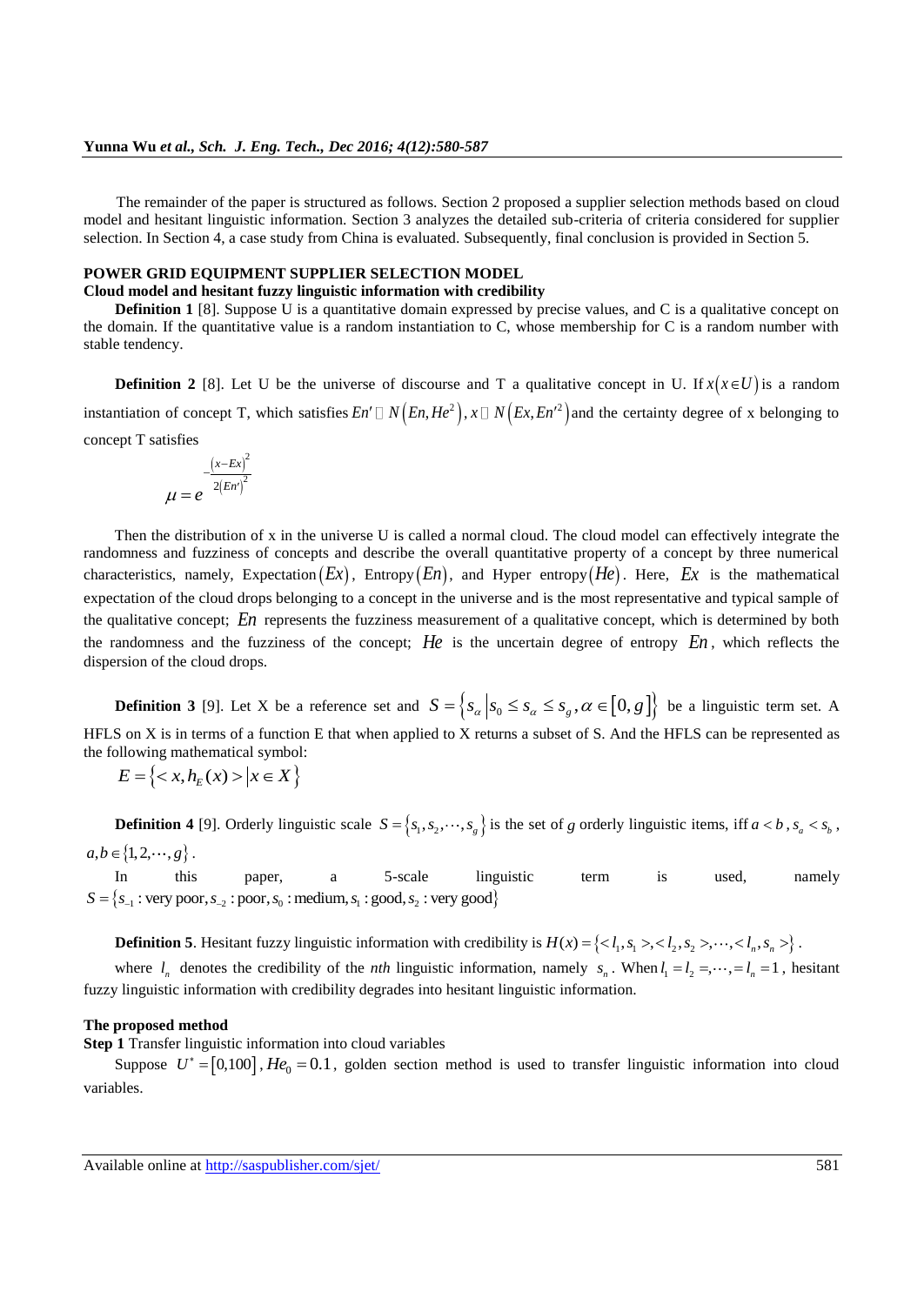(i) Calculate *Ex* .

$$
Ex_{0} = (X_{\min} + X_{\max})/2, \quad Ex_{(n-1)/2} = X_{\max}, \quad Ex_{-(n-1)/2} = X_{\min},
$$

$$
Ex_{i} = Ex_{0} + 0.382i(\frac{X_{\max} + X_{\min}}{2}) / \frac{(n-3)}{2},
$$

$$
Ex_{-i} = Ex_{0} - 0.382i(\frac{X_{\max} + X_{\min}}{2}) / \frac{(n-3)}{2}, \quad (1 \le i \le \frac{n-3}{2}).
$$

(ii) Calculate *En* .

 $m_1 = En_1 = \frac{0.382 \times (X_{\text{max}} - X_{\text{min}})}{6}$ tte *En* .<br>0.382 × ( $X_{\text{max}} - X_{\text{min}}$ ) (ii) Calculate *En* .<br>  $En_{-1} = En_1 = \frac{0.382 \times (X_{\text{max}} - X_{\text{min}})}{6}$ ,  $En_0 = 0.618En_{+1}$ ,  $En_{-i} = En_i = \frac{En_{i-1}}{0.618}$ , 0.618  $E_{i} = En_{i} = \frac{En_{i}}{0.61}$  $En_{-i} = En_i = \frac{En_{i-1}}{2}$ ,  $(2 \le i \le \frac{n-1}{2})$ 2  $\leq i \leq \frac{n-1}{2}$ .

(iii) Calculate *He* .

(iii) Calculate *He* .<br> *He*<sub>0</sub> is given beforehand, and *He*<sub>-*i*</sub></sub> = *He*<sub>+*i*</sub></sub> = *He*<sub>i-1</sub> / 0.618, 1 ≤ *i* ≤ (*n*-1)/2.

In this paper, the corresponding cloud variables can be shown as follows:  $Y_{-2} = (0,10.31,0.26)$ ,  $Y_{-1} = (30.9,6.37,0.16)$ ,  $Y_0 = (50,3.93,0.1)$ , *Y*<sub>1</sub> = (69.1, 6.37, 0.16), *Y*<sub>2</sub> = (100, 10.31, 0.26)

#### **Step 2** Aggregate the cloud variables with credibility

For a hesitant fuzzy linguistic information with credibility of an indicator of an alternative For a hesitant fuzzy linguistic information with credibility of an indicator of an alternative  $H(x) = \{, , \cdots, \}$ , according to the one-dimensional cloud generator algorithm [8], the cloud variables can be transformed into N cloud drops, namely  $(x_1, y_1)$ ,  $(x_2, y_2)$ ,...,  $(x_N, y_N)$ . The cloud composed of N cloud drops is shorthand for A, and the estimated value is  $\hat{s}(A)$  [10].

$$
\hat{s}(A) = \frac{1}{n} \sum_{i=1}^{n} x_i y_i
$$
 (1)

When  $H(x)$  is transferred into cloud variables, the estimated values are  $\hat{s}_1(H)$ ,  $\hat{s}_2(H)$ ,...,  $\hat{s}_n(H)$  respectively, and they are aggregated to  $Ag(H)$  by weighted average method

$$
Ag(H) = \frac{1}{\sum_{i=1}^{n} l_i} (\sum_{i=1}^{n} (l_i * \hat{s}_i(H)))
$$
\n(2)

**Step 3** Rank the alternatives considering the compensation effect among indexes

This paper ranks the alternatives based on incomplete compensation principle, the score of a power grid equipment supplier is *f S*

unplier is 
$$
S_f
$$
  
\n
$$
S_f = (\sum_i \omega_i * Ag(H_i)) \bullet (\sum_j \omega_j * Ag(H_j)) \bullet \cdots \bullet (\sum_k \omega_k * Ag(H_k))
$$
\n(3)

where  $\omega_i, \omega_j, \dots, \omega_k$  are the corresponding weights of indexes respectively.

#### **INDEX SYSTEM FOR POWER GRID EQUIPMENT SUPPLIER SELECTION**

For power grid enterprises, equipment quality (C1) is the decisive factors to select equipment suppliers. The characterization indexes of equipment quality includes five parts, namely equipment specification coincidence rate (C11), the qualification rate of type test report  $(C12)$ , the responsivity of technical specifications  $(C13)$ , equipment qualification

Available online at<http://saspublisher.com/sjet/> 582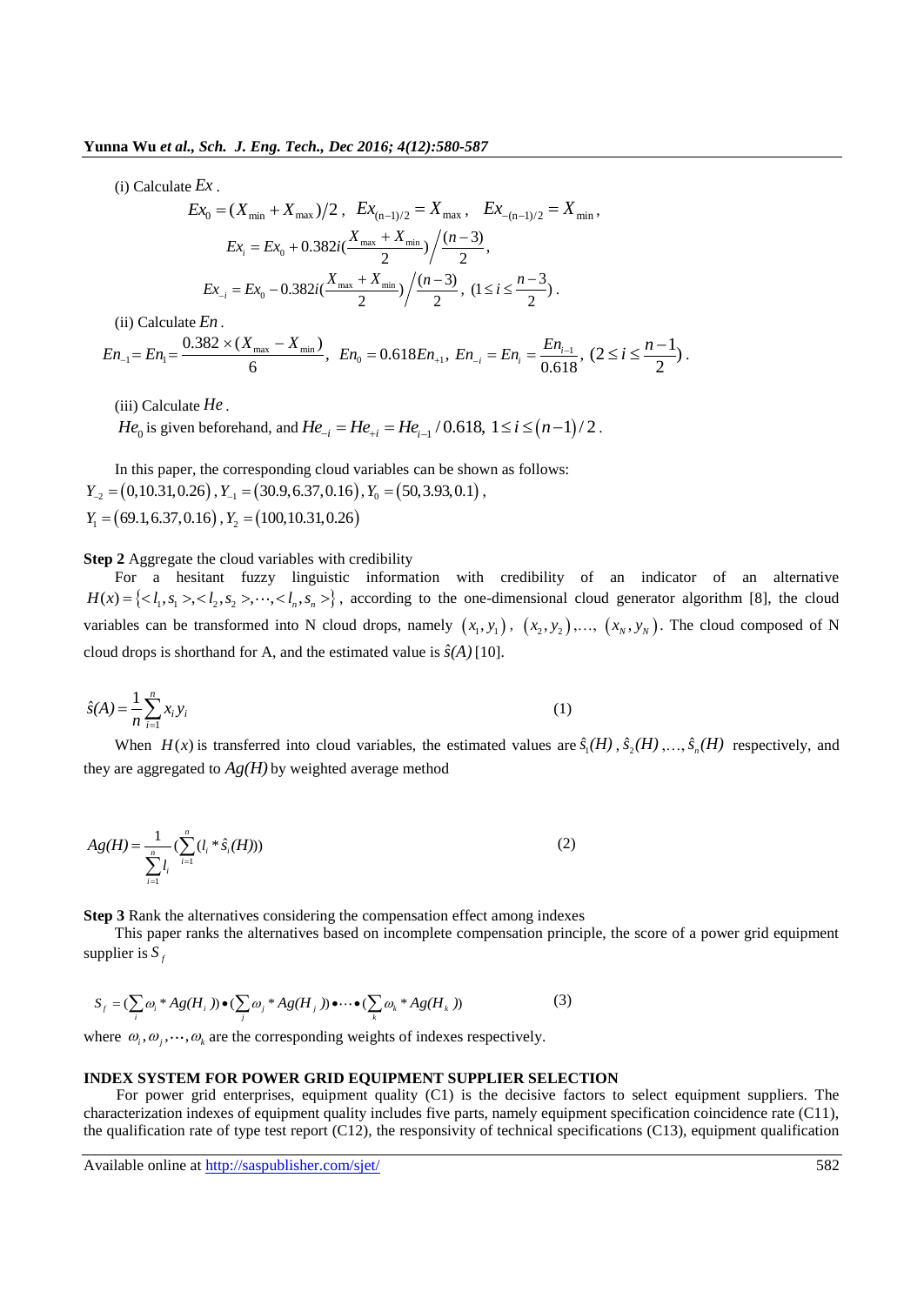rate (C14) and level of quality certification (C15). C11-C13 analyze the equipment quality from the perspective of conformity with the requirements of power grid enterprise. C14 shows the overall quality level of the equipment supplier. C15 reflects the long-term stability of the quality level of supplier equipment, which can be a valuable reference indicator.

he 11 \*100% *T number of equipment conform to the biding specification <sup>C</sup>* , *The total number of equipment required* The total number of equipment requalified test reports<br>  $C12 = \frac{The number of qualified test reports}{The total number of test reports} * 100\%$ ,  $C12 = \frac{The number of qualified test reports}{The total number of test reports} * 100\%$ ,<br>  $C13 = \frac{The number of equipment conform to the technological specification} {The total number of equipment required} * 100\%$  $=\frac{1}{2}$  $14 =$  The number of equipment required<br>  $14 =$  The number of qualified purchasing equipment<br>  $100\%$ <br>
The total number of purchasing equipment  $=$ 

Equipment cost (C2) is an important factor when selecting the best equipment suppliers. Actually, in the investment plan of the power grid company, equipment investment can account for at least 63.6% of the total investment. Grid equipment investment includes not only the initial purchase cost of power grid equipment, but also long-term operation & maintenance and fault recovery costs. Considering about product life cycle, the characterization indexes of equipment cost includes four aspects, namely equipment procurement cost (C21), running cost (C22), maintenance costs (C23) and fault repair costs (C24). Based on the above, it is very beneficial to select the supplier having a cost advantage for a long time.

Equipment supply ability (C3) reflects the supplier's delivery ability and production capacity, which directly affects long-term cooperation between the two sides and is a necessary reference factor for supplier selection. The characterization indexes of equipment supply ability mainly include three respects: on-time delivery (OTD) (C31), time flexibility (C32), quantity flexibility (C33). The higher OTD shows, the stronger the supplier's production capacity and supply ability are. C32 reflects the response speed to the changes in requirements of power grid enterprises. C33 shows the response capability for requirement change, for example, increasing the equipment supply.

sponse capability for requirement change, for exar<br>  $C31 = \frac{Delivery \ times \ by \ the \ required \ date}{The \ total \ delivery \ times} * 100\%$ 

Good after-sales service is also a basic requirement for the supplier. The characterization indexes of after-sales service (C4) are listed as follows: fulfillment rates of service commitment (C41), after-sales service response time (C42) and service attitude (C43). C41 reflects the quality of after-sales service. C42 shows the timeliness of solving after-sales problems. C43 is the direct result of supplier's overall quality and strength.

In the process of supplier selection, decision makers should not only consider supplier's present situation, but also supplier's strategic prospects. Technology innovation ability (C5) is the key indicator to evaluate supplier's strategy development potential. It contains four parts: scientific research funds investment proportion (C51), degree of automation (C52), new equipment development success rate (C53), educational level of technical person (C54). C51 can manifest the ability of strategic development planning and management. C53 is one of the important indicators to measure enterprise innovation ability and determines the strategic development level of the enterprise. Both indicators are the key technical indicators for measuring whether a long-term cooperation with the suppliers is possible. C52 reflect the supplier's ability to meet the technology demand of power grid enterprise. C54 directly reflects the enterprise existing technical support level.

Finance conditions will eventually reflect the supplier's production operations and the long-term development ability. Bad financial situation of suppliers may reduce greatly equipment production and supply due to a shortage of funds. Therefore, financial situation (C6) is one of the important indices to choose the optimal supplier. Three subindicators are considered in this paper, namely debt to assets ratio (C61), rate of return on common stockholders' equity (ROE) (C62), quick ratio (QR) (C63). The three sub-indicators can reflect well the debt-paying and earning abilities.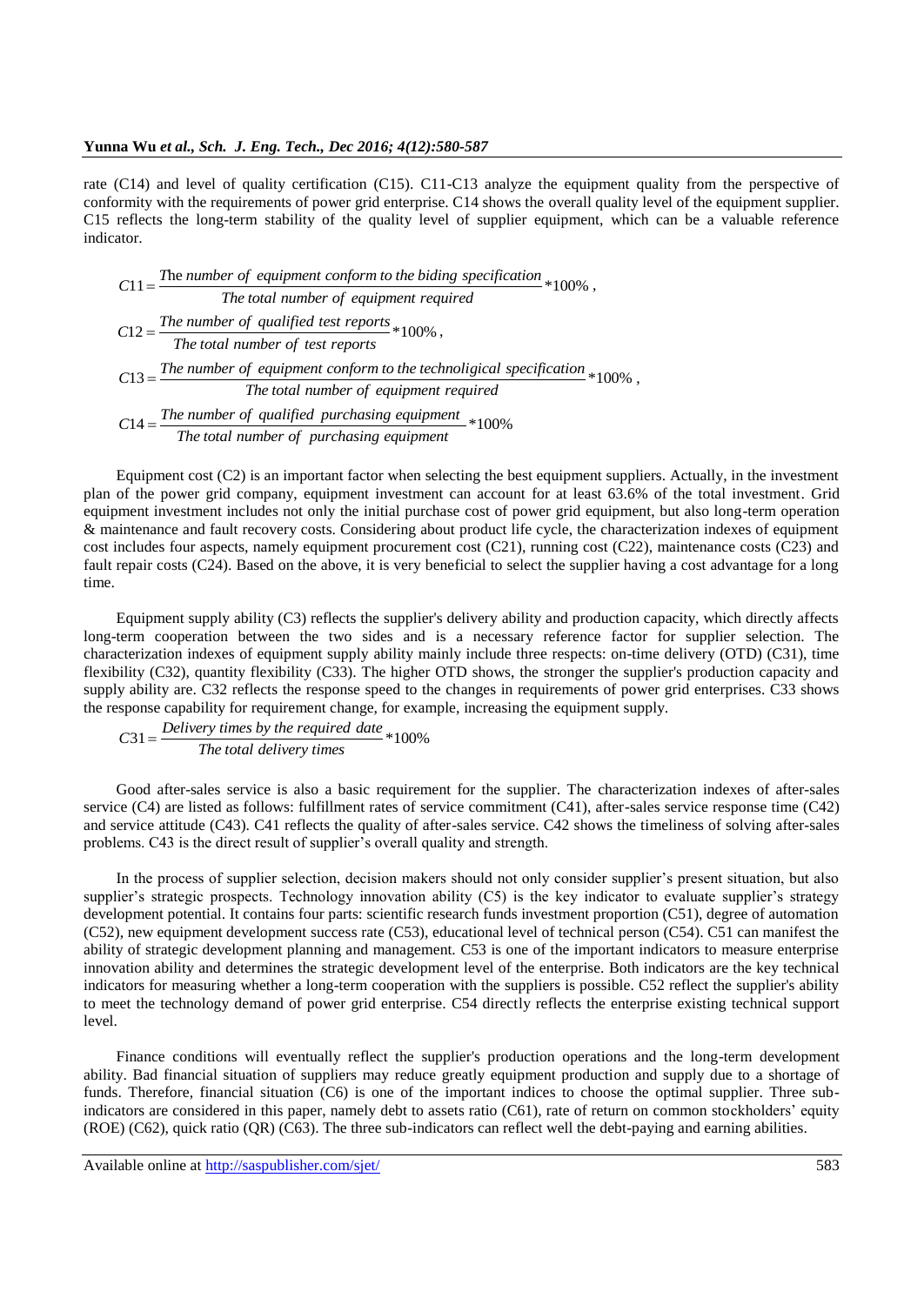$$
C61 = \frac{Total liabilities}{Total assets} * 100\%,
$$
  
\n
$$
C62 = \frac{Net profit}{Average owner's equity} * 100\%,
$$
  
\n
$$
C63 = \frac{Current asset}{Current liabilities} * 100\%
$$

Corporate reputation is an important index to measure whether an enterprise is worth cooperation when evaluating the suppliers. The characterization indexes of corporate reputation (C7) are rate of contract implementation (C71) and bank credit rating (C72).

 $C71 = \frac{The\ performance\ contract\ number}{The\ total\ contract\ number} * 100\%$ 

| Indicator                     | Sub-indicator                                   |  |
|-------------------------------|-------------------------------------------------|--|
|                               | Equipment specification coincidence rate        |  |
| Equipment quality             | The qualification rate of type test report      |  |
|                               | The responsivity of technical specifications    |  |
|                               | Equipment qualification rate                    |  |
|                               | Level of quality certification                  |  |
|                               | Equipment procurement cost                      |  |
|                               | Running cost                                    |  |
| Equipment cost                | Maintenance costs                               |  |
|                               | Fault repair costs                              |  |
|                               | On-time delivery                                |  |
| Equipment supply ability      | Time flexibility                                |  |
|                               | Quantity flexibility                            |  |
|                               | Fulfillment rates of service commitment         |  |
| After-sales service           | After-sales service response time               |  |
|                               | Service attitude                                |  |
|                               | Scientific research funds investment proportion |  |
| Technology innovation ability | Degree of automation                            |  |
|                               | New equipment development success rate          |  |
|                               | Educational level of technical person           |  |
|                               | Scientific research funds investment proportion |  |
| Technology innovation ability | Degree of automation                            |  |
|                               | New equipment development success rate          |  |
|                               | Educational level of technical person           |  |
| Corporate reputation          | Rate of contract implementation                 |  |
|                               | Bank credit rating                              |  |

# **Table 1: Index system for power grid equipment supplier selection**

## **CASE STUDY**

### **Decision problem analysis**

"S" province in northwest China needs 110kV power transmission and transformation engineering equipment. The equipment can be divided into 12 categories (20 varieties). Through open tender, three suppliers are eligible to enter the bidding, namely supplier A, B, C respectively. The weight of indicators is bidding, namely supplier A, B, C respectively. The weight of indicators is  $\omega = [0.3982, 0.1388, 0.0628, 0.1369, 0.1578, 0.0183, 0.0871]$ . Then the decision makers, including three experts  $E_1, E_2, E_3$ , evaluate them. And the expert scoring results with the credibility are shown in table 2.

#### **Table 2: Expert scoring results with the credibility**

Available online at<http://saspublisher.com/sjet/> 584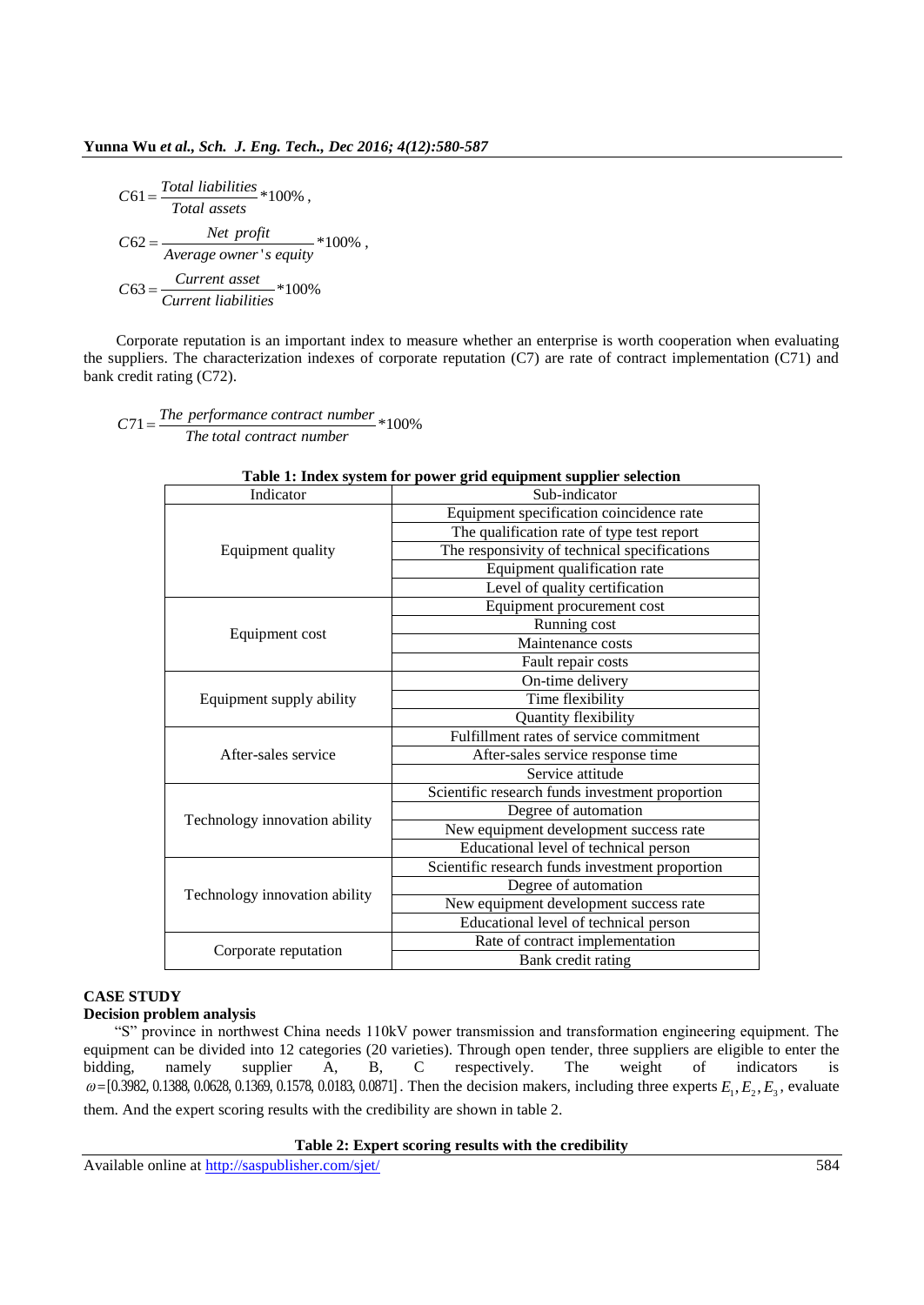| Sub-             | Weight | Supplier A                      | Supplier B                 | Supplier C                        |
|------------------|--------|---------------------------------|----------------------------|-----------------------------------|
| indicator<br>C11 | 0.1100 |                                 | VG                         |                                   |
|                  |        | M(0.7), G(0.6)                  |                            | $G(0.6)$ , V $G(0.8)$             |
| C12              | 0.0909 | G                               | $G(0.6)$ , V $G(0.4)$      | $G(0.8)$ , V $G(0.3)$             |
| C13              | 0.0851 | $\overline{M(0.6)}$ , G $(0.9)$ | VG                         | VG                                |
| C14              | 0.3639 | $G(0.4)$ , V $G(0.6)$           | $G(0.5)$ , V $G(0.8)$      | VG                                |
| C15              | 0.3501 | M(0.6), G(0.3)                  | G                          | $G(0.5)$ , V $G(0.9)$             |
| C21              | 0.3537 | P(0.6), G(0.8)                  | M(0.9),<br>VG(0.6)         | G                                 |
| C22              | 0.1671 | $M(0.4)$ , VG $(0.8)$           | $P(0.4)$ , M $(0.6)$       | $\mathbf{P}$                      |
| C <sub>23</sub>  | 0.1189 | $P(0.6)$ , M $(0.4)$            | $G(0.9)$ , V $G(0.6)$      | $M(0.5)$ , G $(0.7)$ ,<br>VG(0.8) |
| C <sub>24</sub>  | 0.3610 | G                               | M(0.3), G(0.8)             | G                                 |
| C31              | 0.6306 | $G(0.6)$ , V $G(0.9)$           | $G(0.8)$ , V $G(0.5)$      | M(0.4), G(0.7)                    |
| C <sub>32</sub>  | 0.2261 | M                               | $G(0.3)$ , V $G(0.7)$      | M(0.6), G(0.4)                    |
| C <sub>33</sub>  | 0.1417 | M(0.5), G(0.8)                  | G                          | M(0.5), G(0.9)                    |
| C <sub>41</sub>  | 0.4427 | G                               | M(0.7), G(0.3)             | $G(0.4)$ , V $G(0.6)$             |
| C42              | 0.4719 | $\mathbf{P}$                    | VG                         | M(0.8),<br>VG(0.4)                |
| C43              | 0.0855 | $G(0.8)$ , V $G(0.3)$           | G                          | $\mathbf{P}$                      |
| C51              | 0.0805 | G                               | $G(0.7)$ , V $G(0.7)$      | M(0.3), G(0.6)                    |
| C52              | 0.4981 | $M(0.6)$ , VG $(0.4)$           | G                          | M(0.9), G(0.5)                    |
| C <sub>53</sub>  | 0.3834 | M(0.8), G(0.2)                  | $G(0.7)$ , V $G(0.9)$      | M                                 |
| C54              | 0.0380 | $G(0.6)$ , V $G(0.7)$           | $G(0.8)$ , V $G(0.5)$      | M                                 |
| C61              | 0.2514 | M                               | $P(0.3)$ , $G(0.6)$        | P                                 |
| C62              | 0.5683 | $G(0.4)$ , V $G(0.7)$           | $G(0.4)$ , V $G(0.8)$      | $G(0.9)$ , V $G(0.7)$             |
| C63              | 0.1749 | M                               | M(0.8), G(0.4),<br>VG(0.7) | G                                 |
| $\overline{C71}$ | 0.7256 | $G(0.7)$ , V $G(0.6)$           | VG                         | M(0.8), G(0.3)                    |
| C72              | 0.2744 | M(0.4), G(0.8)                  | VG                         | M(0.6), G(0.8)                    |

**Yunna Wu** *et al., Sch. J. Eng. Tech., Dec 2016; 4(12):580-587*

Based on equations (1) and (2), the information of all the sub-indicators can be aggregated. The corresponding aggregated results of supplier A, B and C are listed as follows:

A=[49.2050 43.8632 53.3314 36.5702 45.4277 54.3947 70.2513]

B=[58.9009 45.6597 57.5995 55.1176 54.7577 69.4408 71.1060]

C=[57.7019 44.9159 43.0409 51.6643 38.3842 67.2110 47.5752]

Next, the information of all the indicators can be aggregated according to equation (3) and compensation effect. This paper takes supplier A as an example, the corresponding aggregated result can be gained as following. Next, the information of all the indicators can be aggregated according to equation (3) and compoaper takes supplier A as an example, the corresponding aggregated result can be gained as following  $S_{A} = (\omega(1)^*A(1)) \bullet (\omega(2)^*$ 

Finally, the equipment supplier evaluation results considering compensation effect are gained and shown in table 3.

| Table 5. The equipment supplier evaluation results considering compensation effect |             |               |             |  |
|------------------------------------------------------------------------------------|-------------|---------------|-------------|--|
| Supplier                                                                           | Supplier A  | Supplier B    | Supplier C  |  |
| Case 0: Partial Compensation<br>(considering credibility)                          | 3744.20 [2] | 5854.10 [1]   | 3593.60 [3] |  |
| Case 1: complete compensation                                                      | 48.3201 [3] | 57.0596 [1]   | 50.4178 [2] |  |
| Case 2: partial compensation<br>(without considering credibility)                  | 5276.40 [3] | $6254.60$ [1] | 5296.00 [2] |  |

**Table 3: The equipment supplier evaluation results considering compensation effect**

Available online at<http://saspublisher.com/sjet/> 585 Seen from table3, in case 1, the alternatives ranking is B>C>A; in case 2 the ranking is B>A>C. Therefore, supplier B is optimal. The reason for the ranking changes between supplier A and C is that good financial condition can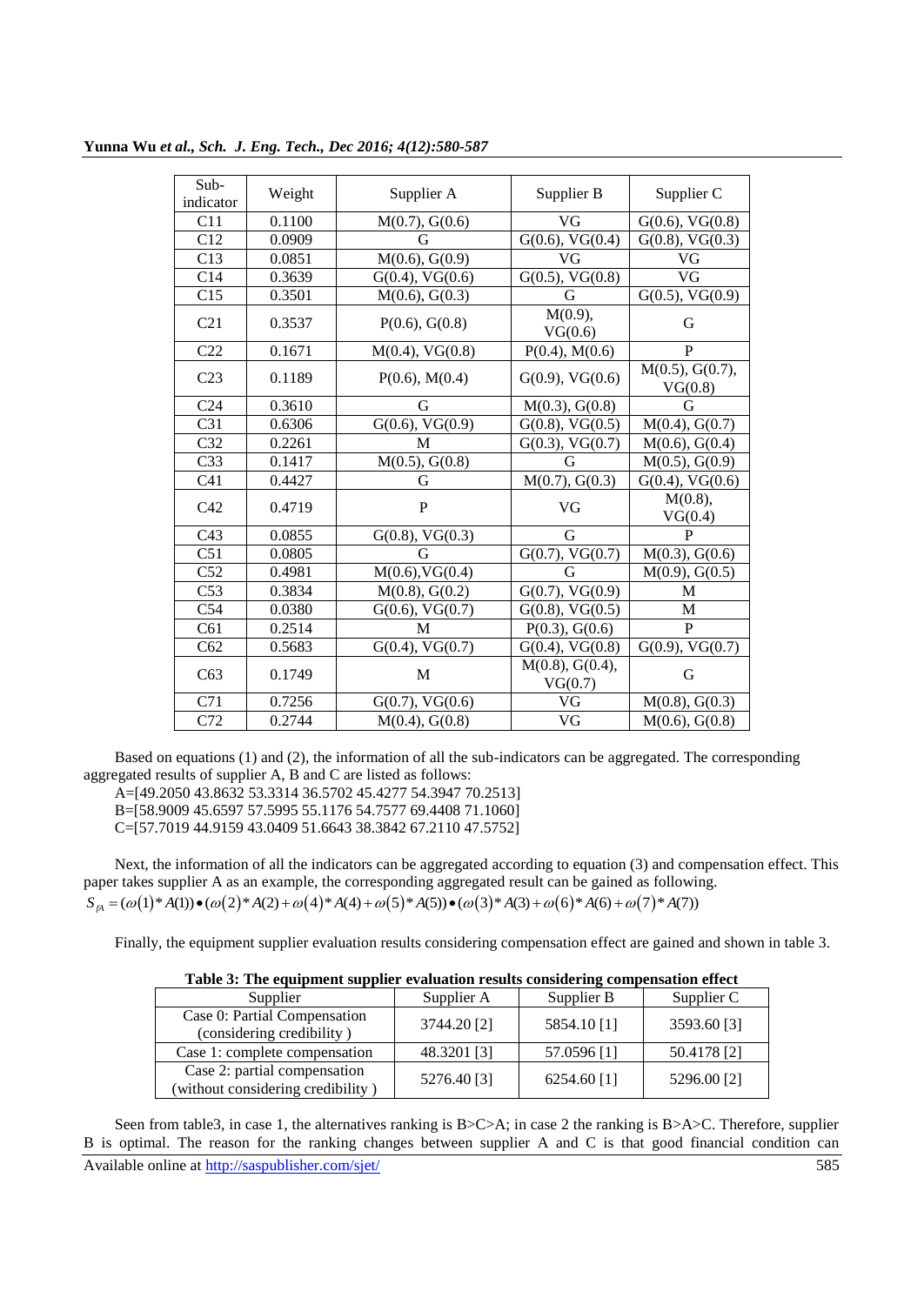compensate for the disadvantages in the technical innovation ability of supplier C in case 1. However, in case 0, good financial condition cannot compensate for the disadvantages. Neglecting credibility in case 2may cause inaccurate results, though the results are in accordance with ones in case 0.

### **Sensitivity analysis**

A good evaluation model should be strong in robustness. In order to evaluate the stability of the evaluation result, the sensitivity by switching any two weights of C1, C2, C3, C4, C5, C6 and C7 are conducted. Meanwhile, the correlation coefficients matrix between every two decision factors still remains the same. The whole results of sensitivity analysis are shown in table 4. From table 4, supplier B is always the best supplier. Based on the above analysis, decision makers can draw a conclusion that the evaluation model in this paper has a strong stability to choose the best one from multiple alternatives.

| No.            | Weights                                                    | Ranking   |
|----------------|------------------------------------------------------------|-----------|
|                | [0.3982,0.1388,0.0628,0.1369,0.1578,0.0183,0.0871]         | B > A > C |
| $\overline{2}$ | $[0.1388, 0.3982, 0.0628, 0.1369, 0.1578, 0.0183, 0.0871]$ | B > A > C |
| 3              | [0.0628,0.1388 ,0.3982,0.1369,0.1578,0.0183,0.0871]        | B > A > C |
| 4              | $[0.1369, 0.1388, 0.0628, 0.3982, 0.1578, 0.0183, 0.0871]$ | B > C > A |
| 5              | $[0.1578, 0.1388, 0.0628, 0.1369, 0.3982, 0.0183, 0.0871]$ | B > A > C |
| 6              | [0.0183,0.1388,0.0628,0.1369,0.1578,0.3982,0.0871]         | B > C > A |
| 7              | [0.0871,0.1388,0.0628,0.1369,0.1578,0.0183,0.3982]         | B > A > C |
| 8              | $[0.3982, 0.0628, 0.1388, 0.1369, 0.1578, 0.0183, 0.0871]$ | B > A > C |
| 9              | [0.3982,0.1369,0.0628,0.1388,0.1578,0.0183,0.0871]         | B > A > C |
| 10             | $[0.3982, 0.1578, 0.0628, 0.1369, 0.1388, 0.0183, 0.0871]$ | B > A > C |
| 11             | [0.3982,0.0183,0.0628,0.1369,0.1578,0.1388,0.0871]         | B > C > A |
| 12             | $[0.3982, 0.0871, 0.0628, 0.1369, 0.1578, 0.0183, 0.1388]$ | B > A > C |
| 13             | [0.3982,0.1388,0.1369,0.0628,0.1578,0.0183,0.0871]         | B>A>C     |
| 14             | [0.3982,0.1388,0.1578,0.1369,0.0628,0.0183,0.0871]         | B > A > C |
| 15             | [0.3982,0.1388,0.0183,0.1369,0.1578,0.0628,0.0871]         | B > C > A |
| 16             | [0.3982,0.1388,0.0871,0.1369,0.1578,0.0183,0.0628]         | B > A > C |
| 17             | [0.3982,0.1388,0.0628,0.1578,0.1369,0.0183,0.0871]         | B > A > C |
| 18             | $[0.3982, 0.1388, 0.0628, 0.0183, 0.1578, 0.1369, 0.0871]$ | B > C > A |
| 19             | [0.3982,0.1388,0.0628,0.0871,0.1578,0.0183,0.1369]         | B > A > C |
| 20             | [0.3982,0.1388,0.0628,0.1369,0.0183,0.1578,0.0871]         | B > C > A |
| 21             | [0.3982,0.1388,0.0628,0.1369,0.0871,0.0183,0.1578]         | B > A > C |
| 22             | [0.3982,0.1388,0.0628,0.1369,0.1578,0.0871,0.0183]         | B > C > A |

**Table 4: The whole results of sensitivity analysis**

#### **CONCLUSIONS**

In the light of the characteristics of selecting equipment suppliers, this paper constructs the index system for power grid equipment supplier selection and proposes the cloud model and hesitant linguistic information-based equipment supplier selection method considering compensation effect. The method first uses hesitant linguistic information with credibility to describe the indicators information of all the alternatives, which not only can effectively solve information loss but also can reflect and take into account the experts' different opinions. Next, it uses cloud model to aggregate the hesitation linguistic information, which can give consideration both to fuzziness and randomness, and improve the decision accuracy. Finally, according to the compensation effect, the decision results can be gained, which can help power grid enterprise to select more scientific and reasonable equipment suppliers.

#### **ACKNOWLEDGES**

Project supported by the Fundamental Research Funds for the Central Universities (No.2015XS27), the National Nature Science Foundation of China (No.71271085).

#### **REFERENCES**

1. Yang G, Huang WJ, Lei LL. Using AHP and TOPSIS approaches in nuclear power plant equipment supplier